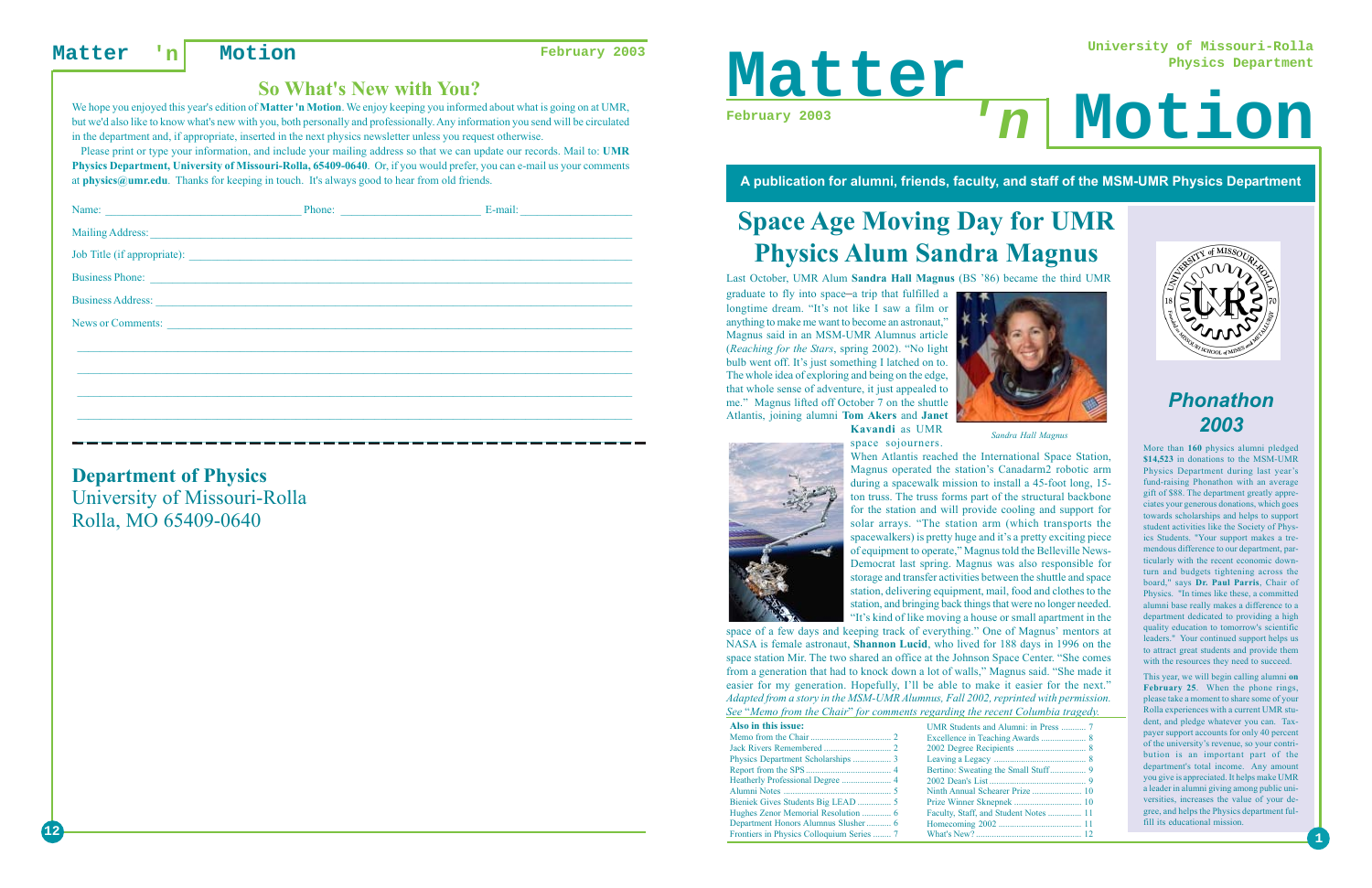## **Matter 'n Motion February 2003 February 2003 Matter 'n Motion**

# **Physics Department Awards 2002-2003 Scholarships and Fellowships**

The following scholarships have been endowed through the generous gifts of the friends of the UMR Physics Department.<br>Scholarships are announced annually at the Harold Q Fuller Undergraduate Research Seminar, held this pas 18, 2002. Congratulations to all our Departmental Scholars!

Recipients of the *Harold Q Fuller Scholarship-Loan* were **Travis Yates** of Searcy, Arkansas, and **Ryan Mallery** of Ballwin, Missouri. The \$1,300 scholarship-loan was endowed by the late Dr. Fuller, Chair of the Physics Department from 1948 to 1970 and former Dean of the College of Arts and Sciences, to recognize outstanding achievements among juniors and seniors in physics. One quarter of the scholarship is an interest-free loan that students begin to repay when they start their first jobs.

Recipient of the *Burke H. Miller Memorial Scholarship* was **Bernard Fendler** of Kirkwood, Missouri. This \$500 scholarship was established by the Miller family to commemorate the academic achievements of their son, Burke, who graduated with a bachelor's degree in physics in 1969 and later died during the Vietnam War. The award is for promising and dedicated students in physics.

**Christopher Lloyd** of St. Louis, Missouri, received the *L. E. Woodman Memorial Scholarship*. This \$1,000 scholarship was established by the Woodman family in honor of Dr. L. E. Woodman, Chair of the Physics Department from 1919 to 1948. It is offered to students in physics of good moral character, maintain a satisfactory grade point average, and are in financial need.

The *Charles M. Rice Scholarships* are presented to outstanding juniors or seniors in physics at UMR. They were established by Mr. **Charles M. Rice** (MS '50) to recognize and encourage outstanding effort and achievement in undergraduate physics. Chuck got his MS in physics at MSM in 1950 and was awarded a Professional Degree from UMR in 1966. During his career, he did award-winning work for the US government and later started several successful business enterprises. The 2002-2003 scholarship was awarded to **Joao Sosa** of Shawnee Mission, Kansas.

The *Richard W. Hannum Endowed Development Fund* was established through a bequest by Richard Hannum (PhD '66). The fund is currently used to provide scholarships for outstanding students in Physics. **Joseph Eimer** of Hillsboro, Missouri, received the Hannum Scholarship for 2001-2002.

Through the generosity of friends and alumni, the benefit. The fund will generate approximately \$500 per year<br>Department of Physics has been very successful in initially, and will continue to grow as the principal increase raising annual support for scholarships, student travel funds, year. The UMR physics department has several donors that have and program enrichment. As you make your annual been adding to their endowment for several years, including commitment to the department, however, you might want endowments established recently by **Ed** and **Mary Sue Sickafus**, to consider starting an endowment in your name or in the and by the estate of **Richard Hannum**. name of a loved one, so that your gift will still be making a Endowments may be established with cash or readily difference when your great-grandchildren enroll at UMR. marketable securities. Regardless of the amount of the endowment An endowment to the university will bear the name that you wish to establish or the methods used to establish it, your you designate *in perpetuity.* initially, and will continue to grow as the principal increases each investment will have a significant and long-term impact on the

In addition to endowed scholarships, which are usually awarded to juniors and seniors, the department awards special **Physics Department Scholarships**, funded from the annual **phonathon**, to students who earn a grade point average of 3.5 or higher. This past year, department scholarships were awarded to the following students, who range in academic standing from freshman to senior: **John Zirbel** of Watertown, South Dakota, **Deepak Vaid** of New Dehli, India, **Timothy Ivancic** of St. Louis, Missouri, **Cameron Johnson** of Manchester, Missouri, **Christopher Schwartze** of Vienna, Missouri, **Elizabeth Farrand** of Fair Grove, Missouri, **Charles Williams** of Poplar Bluff, Missouri, **Terence Anderson** of Pilot Knob, Missouri, **Nathaniel Bates** of O'Fallon, Missouri, **Micah Burgdorf** of Florissant, Missouri, **Paul Gholson** of Jackson, Missouri, **Daniel Huhmann** of Tipton, Missouri, **Ryan Kinney** of Gladstone, Missouri, and **Walter Kowalski** of High Ridge, Missouri.

**10**

The Ninth Annual Schearer Prize Competition for Graduate Research took place in December, 2002. The Schearer Prize is awarded from a fund established in the memory of **Dr. Laird D. Schearer**, late Curators' Professor of Physics, who joined the Physics Department in 1971, and served as departmental chair from 1971 to 1977. Professor Schearer, who passed away in 1993 while on research leave in France, had an intense interest in graduate students and their research. The department looks forward each year to awarding the Shearer Prize, which recognizes the best research conducted by UMR graduate students in physics.

> Consider, e.g., the impact of leaving an endowed Physics Department and on the University of Missouri-Rolla. scholarship or lecture series in your name. With an initial Please call **Maggie Morrison** or Mr. **Kevin Lindsey** at 1-800 gift of \$10,000 (which may be started with \$2,000 and a 392-4112 if you have any questions or wish to discuss options pledge of \$2,000 annually over the next five years) you available to you for giving to the department. can start a fund from which generations of students will

## **Endowments: Gifts that Keep on Giving**

# **Ninth Annual Schearer Prize Competition**

**From This Year's Schearer Prize Winner Rastko Sknepnek**



It is a great honor to be the winner of the Ninth Annual Laird D. Schearer competition. I'd like to thank my supervisor Dr. **Thomas Vojta** for his patient guidance on this project and on the hilly path towards my PhD thesis. I thank also our collaborator, Dr. **Rajesh Narayanan,** of the Max-Planck Institute in Dresden, who helped me clarify some subtle points, and the Prize Committee for the opportunity to present my research. And last, but not least, I wish to thank my family and my friends for their unselfish love and support.

 I came to UMR in February 2002, following Dr. Vojta, from Chemnitz University in Germany, where I spent two years working on my PhD thesis as a member of the Institute of Physics. I had joined Chemnitz University in May 2000 after graduating from the University of Belgrade, in Yugoslavia, my home country. Although, in the beginning, I was really hesitant about coming to a small town like Rolla, I quickly found it to be a nice place to live, with many friendly people and a really competitive and rich scientific life.

 My talk in the competition was based on research I am doing for my PhD thesis. Our research on superconducting quantum phase transitions in disordered ferromagnets was motivated by the experimental discovery in 2000 that at low temperatures certain materials can exhibit superconductivity and ferromagnetism at the same time. This result, which clearly contradicted the general and well established philosophy behind conventional superconductivity, suggested a physically rich mechanism underlying the phenomenon and opened intriguing theoretical questions. We took a bite of that cake and asked how such a state arose, i.e., what the transition to a ferromagnetic superconductor looked like. To be immersed in a problem at the very front of modern condensed matter physics was a tough intellectual challenge, but the scientific thrill and experience I gained were more than worth the effort. I hope in the future to continue work on this and similar problems.

*Rastko Sknepnek*

This year's competition had two entries, **Abdalla Obeidat** and **Rastko Sknepnek**. Mr. Obeidat is performing his research under the



of faculty, students,

friends, and this year's Schearer Prize Committee members, **Ralph Alexander**, **Greg Story**, **Carsten Ullrich**, and **Bob DuBois**. Based on the talks and overall research records, the committee awarded first place to Mr. Sknepnek for his presentation, entitled *Superconducting quantum phase transitions in disordered ferromagnets*, and second place to Mr. Obeidat, who presented *Comparison of experimental and theoretical nucleation rates of water at low temperatures: an equation of state approach*. In making the awards, the Committee was impressed with the quality of the talks and the students' ability to convey the significance of their research. The competition ended on a relaxed note with the participants and members of the faculty enjoying dinner at a local restaurant, another tradition of which the department feels Laird would definitely approve.

If you would like to contact us for any reason, you can reach us by phone at **(573) 341-4781** and by e-mail at **physics@umr.edu**. You might also be interested in checking out our web page, *http://www.umr.edu/~physics*.

# **To Contact UMR Physics**

*Laird Schearer*